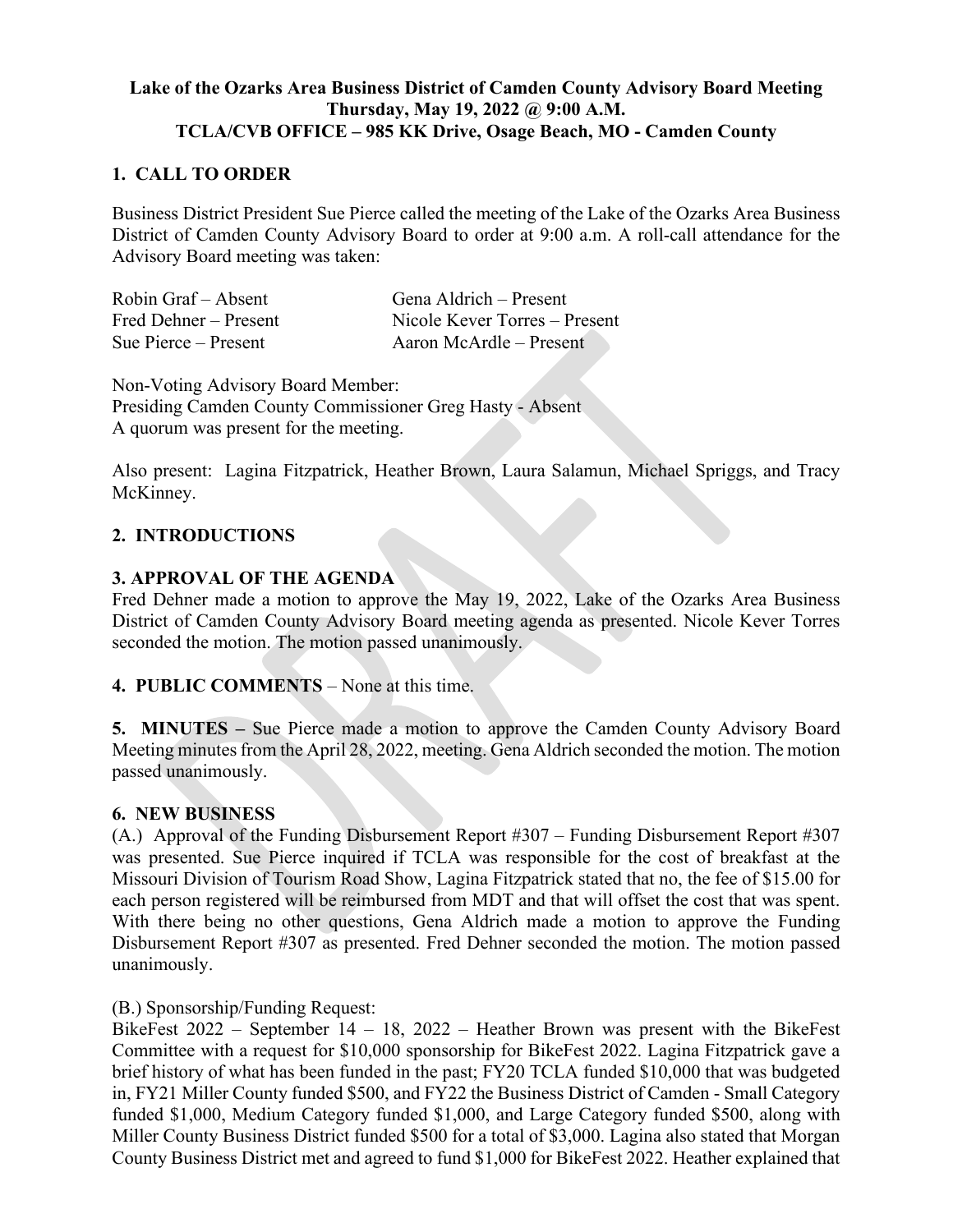the information that was gathered last year was from the passport program, there was a sampling of 858 bikers that were from 21 different states other than Missouri, as a committee they are looking to expand marketing outside of the state with Geo-tracking and Geo-fencing. There is also the idea to extend the event to a whole week. Heather added that last year Harley Davidson moved the Lake of the Ozarks BikeFest to a Level Two Tier, Sturgis is a Level One, what this means is more involvement from Harley Davidson. Heather stated that Eldon is becoming more involved in the event with the hopes of adding a Vendor Village to the area, along with the Versailles area. Heather also explained that the BikeFest Committee spends all money that is donated to marketing the event. Nicole Kever Torres inquired if there has been an increase in attendance to the event, Heather stated that it is hard to get an exact number, however, there has been an increase at what is considered. Michael Spriggs inquired as to why last year after receiving \$3,000 the committee is asking for \$10,000, Heather stated that last year \$10,000 was requested, however only \$3,000 was funded and the additional money will be used on Geo-targeting and Geo-fencing what will reach more people. Fred Dehner made a motion to fund up to \$5,000, after a discussion, Gena Aldrich stated that she would like to see each category of the Camden Business District each fund \$2,000 due to the draw of the event. Fred Dehner amended his motion to fund BikeFest 2022 \$6,000 from the Camden County Business District; each category will fund \$2,000. Gena Aldrich seconded the motion. The motion passed unanimously.

Point Randall Summer Fireworks 2022 – Michael Spriggs from Point Randall Resort is requesting a total of \$3,500 to fund fireworks for the Memorial Day, Fourth of July, and Labor Day holidays. Michael explained that for the past 15 years he has put on a Fourth of July fireworks show from his resort at the 2MM, during the show the cove is filled with boats and Celebration Cruise will also anchor outside of the cove. The fireworks show is also seen from several condominium complexes in the area. The request was presented to Miller County Business District and the Advisory Board has agreed to fund up to \$1,750. Michael reminded the board that last year he had requested \$500 for the Labor Day holiday that Camden County Small Business District had approved. Sue Pierce made a motion to fund up to \$1,750 for the Point Randall Summer Fireworks 2022 split between Camden County Small and Medium Business Districts. Gena Aldrich seconded the motion. The motion passed unanimously.

(C.) Other New Business – Lagina Fitzpatrick reported that Miller County Business District has a request to a medium campground owner to represent Miller County on the TCLA Board, there has not been a decision as of yet. There is a tentative TCLA Board meeting scheduled for Thursday, May 25, 2022, at 10:00 a.m.

#### **7. OLD BUSINESS**

(A.) The National Professional Fishing League – Fall 2023 - \$25,000 – Lagina Fitzpatrick reported on the follow up for the National Professional Fishing League, she had reached out to two different areas that held the events, first Lake Hartwell, SC. Lagina explained that the event exceeded their expectations, they had over 1,000 room nights, the community highlights were great, they did an community outreach, partnering with the United Way, went into local schools where they read to the kids and showed their boats. The anglers also donated fishing poles and tackle to the local library that has a program to take out the equipment to fish similar to the library books. The other location that held an event was Wright Patman Lake, TX, which stated that it was a great event, had over 700 room nights, with the majority of the anglers staying a week, had a great crowd at the weigh in, and would like to host the event again. A discussion was had regarding the event with the possibility of funding. A comparison was made between Big Bass Bash, MLF events, and the National Professional Fishing League, it was agreed that Big Bass Bash brings in anglers of all types and ages which creates overnight stays. MLF events are professional anglers, is limited to overnight stays, however it is a market buy that get exposure to the Lake Area. It was agreed upon